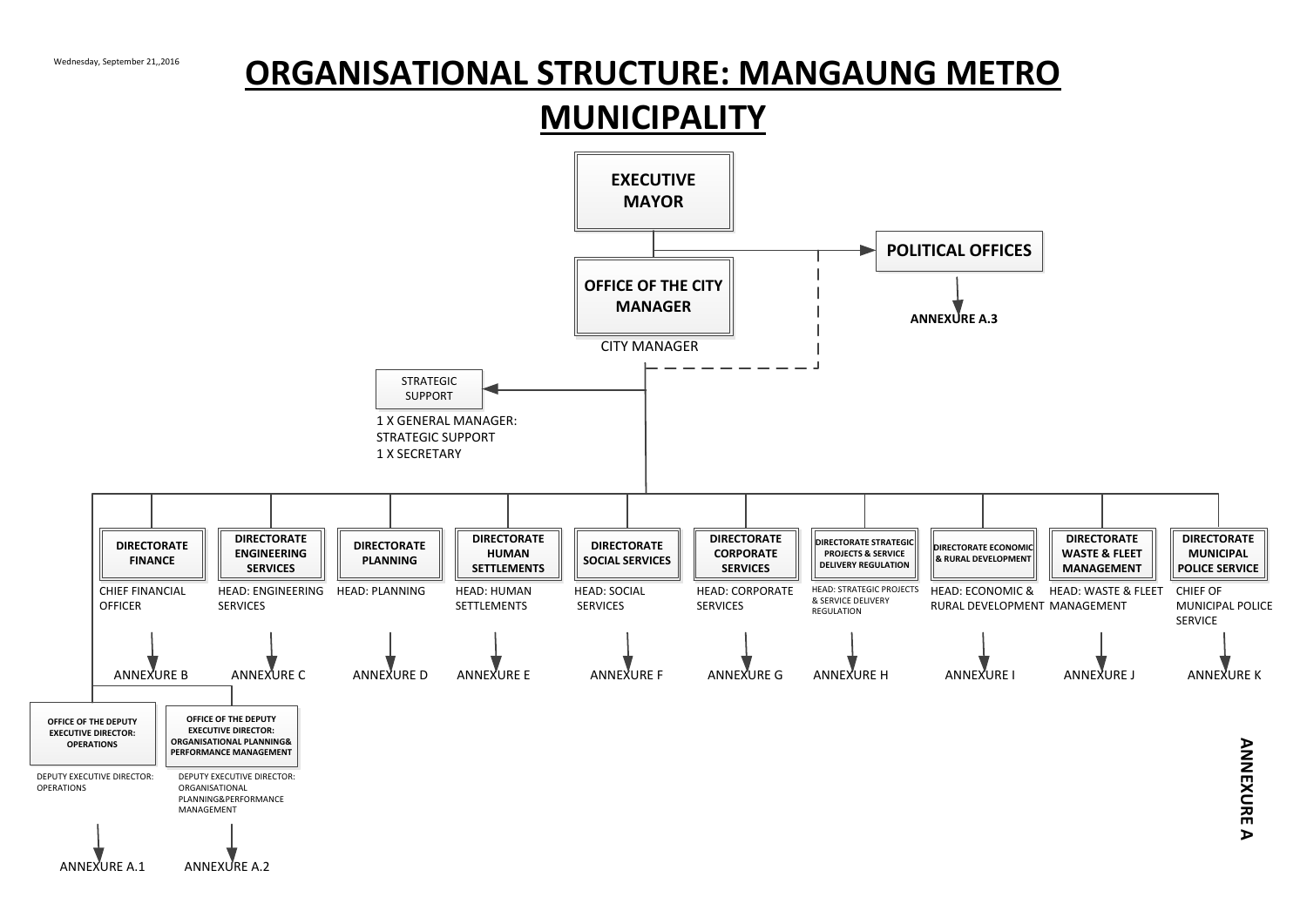# **OFFICE OF THE DEPUTY EXECUTIVE DIRECTOR: OPERATIONS**

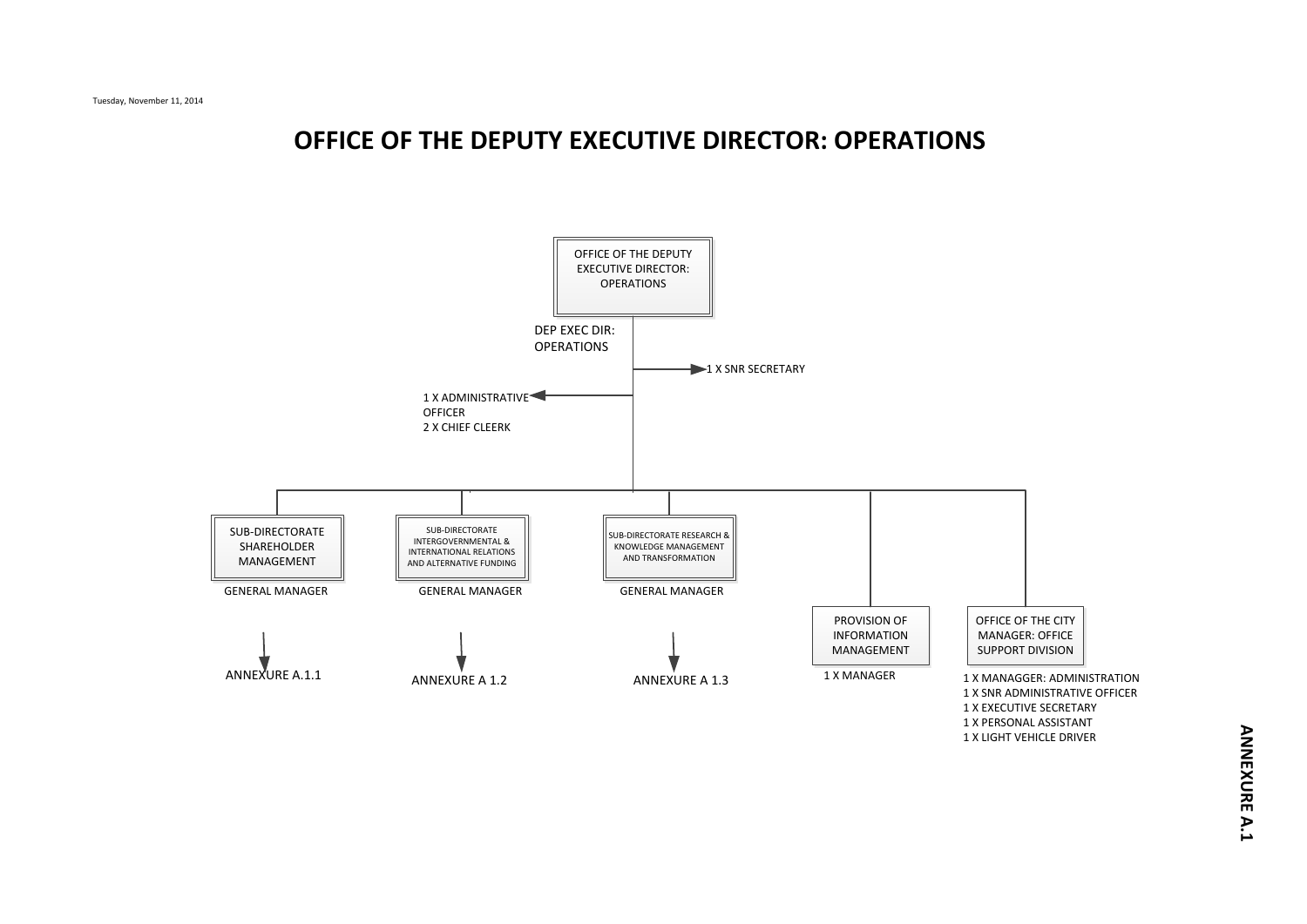#### **SUB-DIRECTORATE: SHAREHOLDER MANAGEMENT**

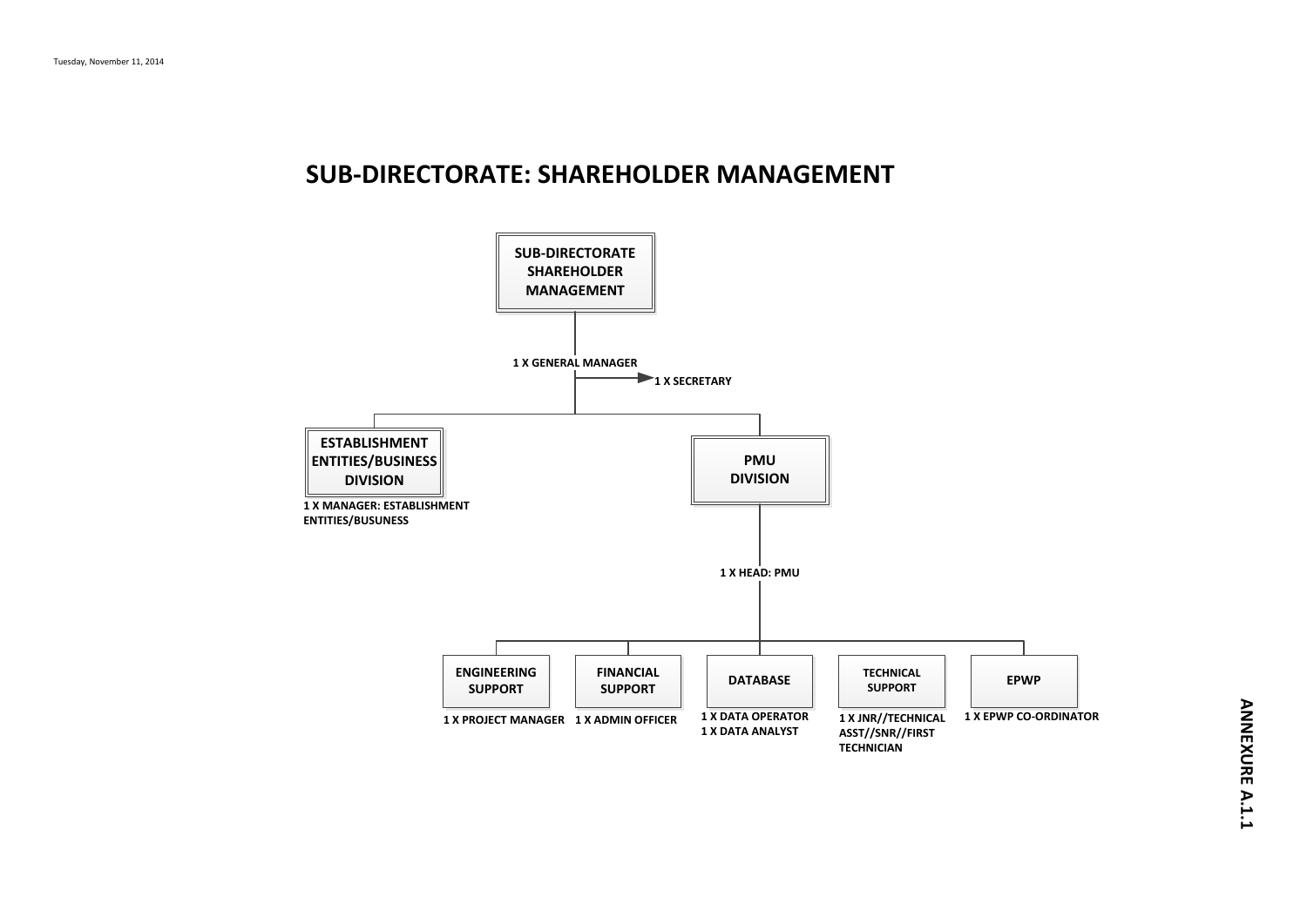# **SUB-DIRECTORATE: INTERNATIONAL & INTERGOVERNMENTAL RELATIONS AND ALTERNATIVE FUNDING**

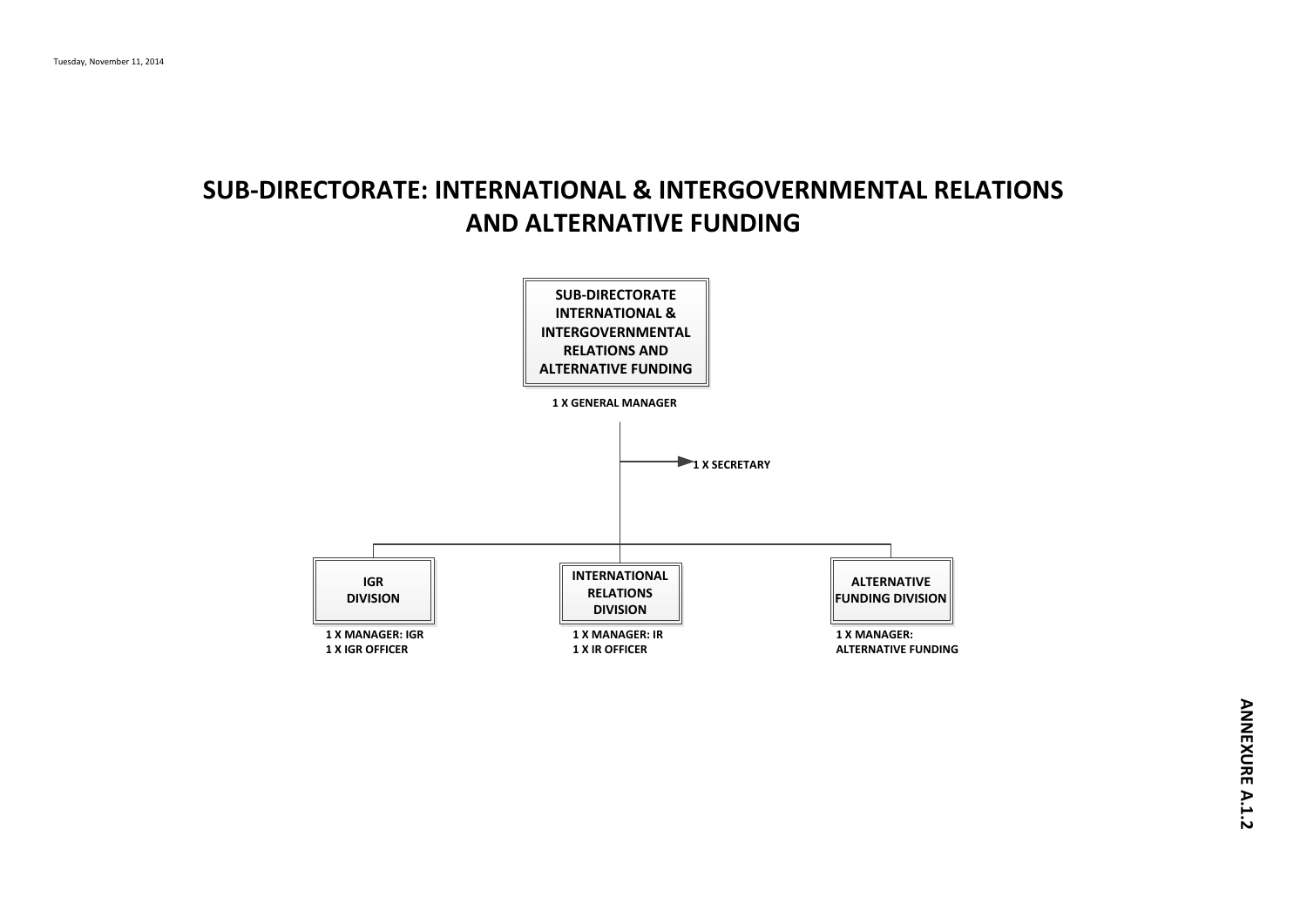# **SUB-DIRECTORATE RESEARCH & KNOWLEDGE MANAGEMENT AND TRANSFORMATION**

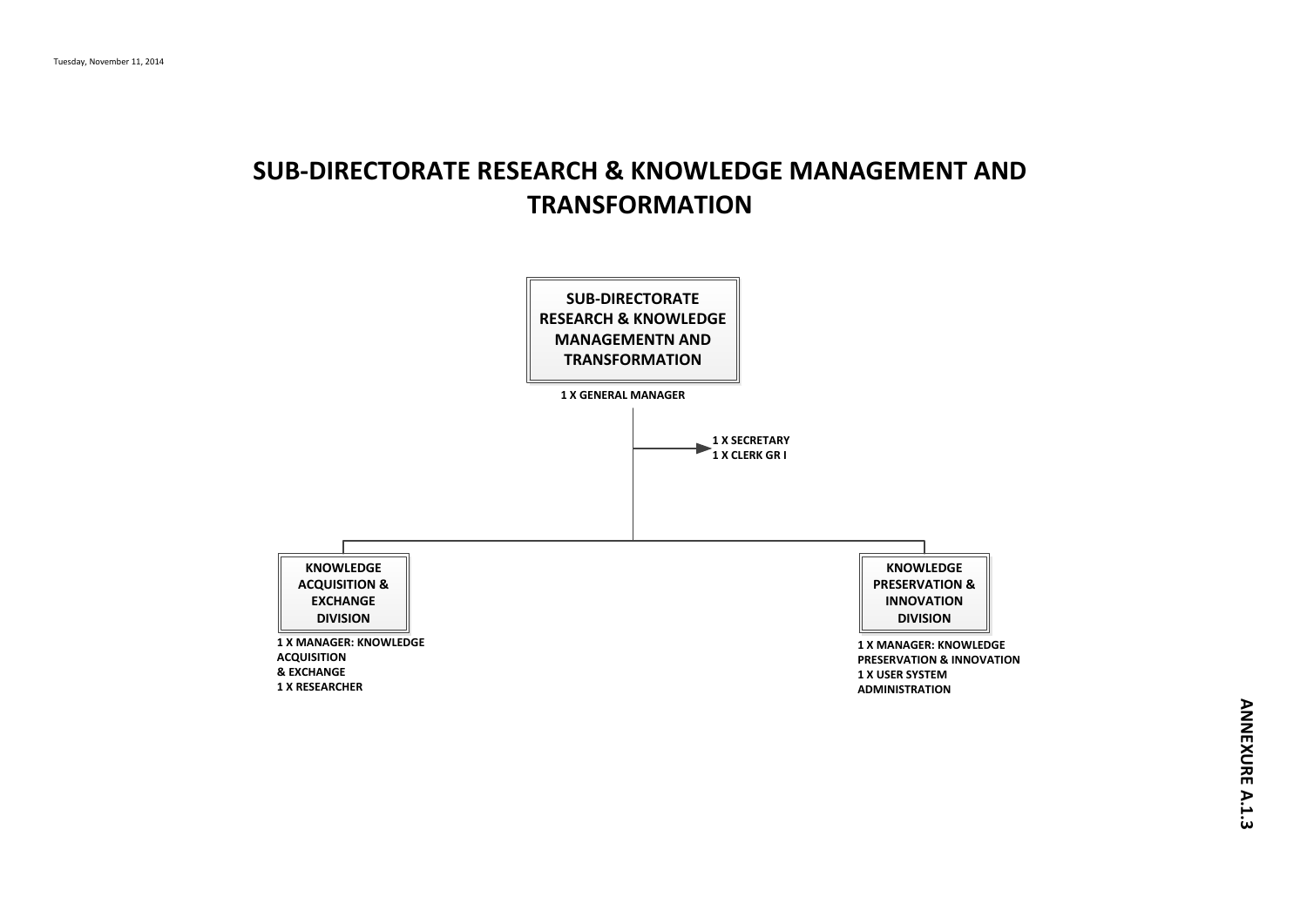# **OFFICE OF THE DEPUTY EXECUTIVE DIRECTOR: ORGANISATIONAL PLANNING & PERFORMANCE MANAGEMENT**

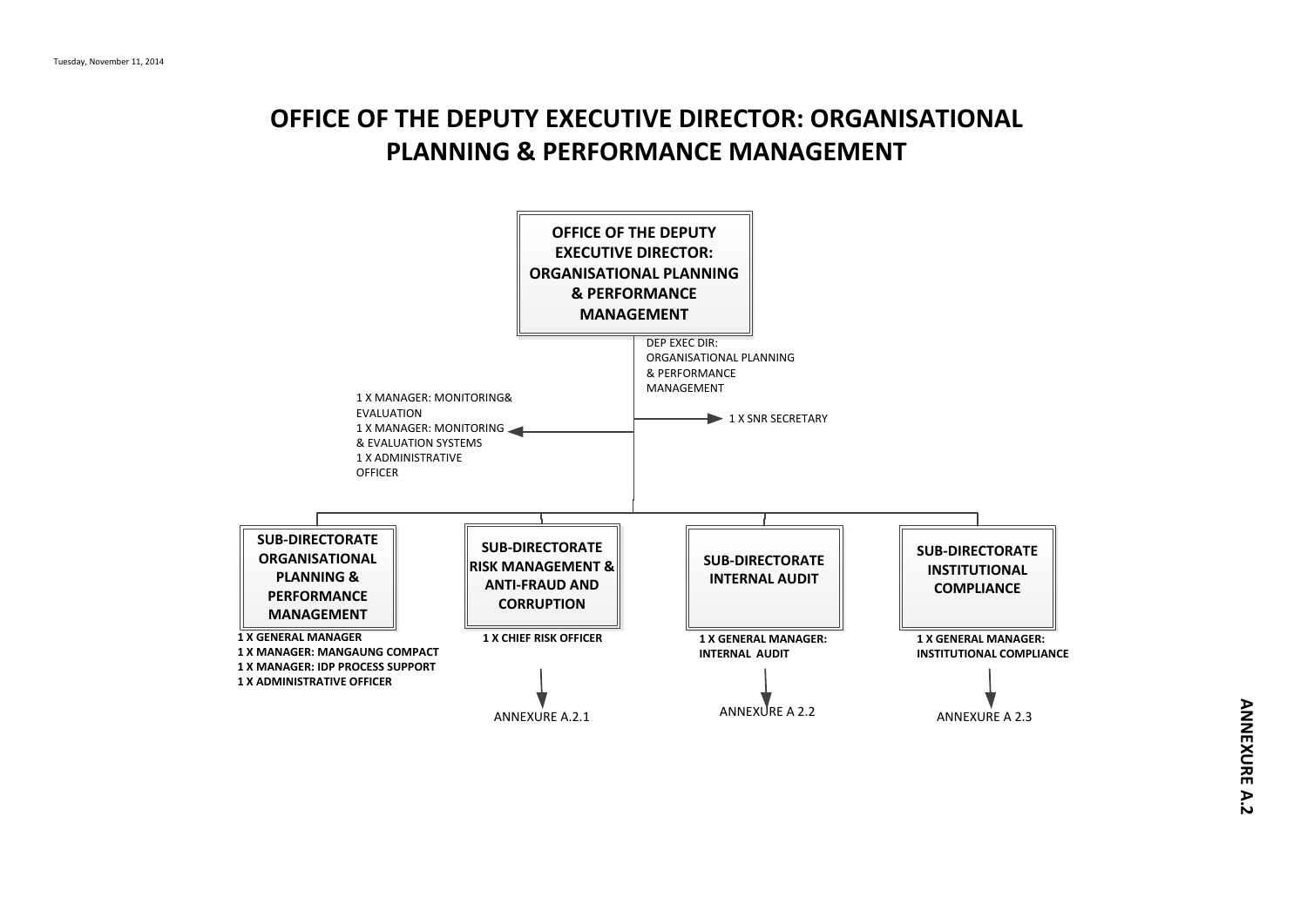#### **SUB-DIRECTORATE RISK MANAGEMENT AND ANTI-FRAUD & CORRUPTION**

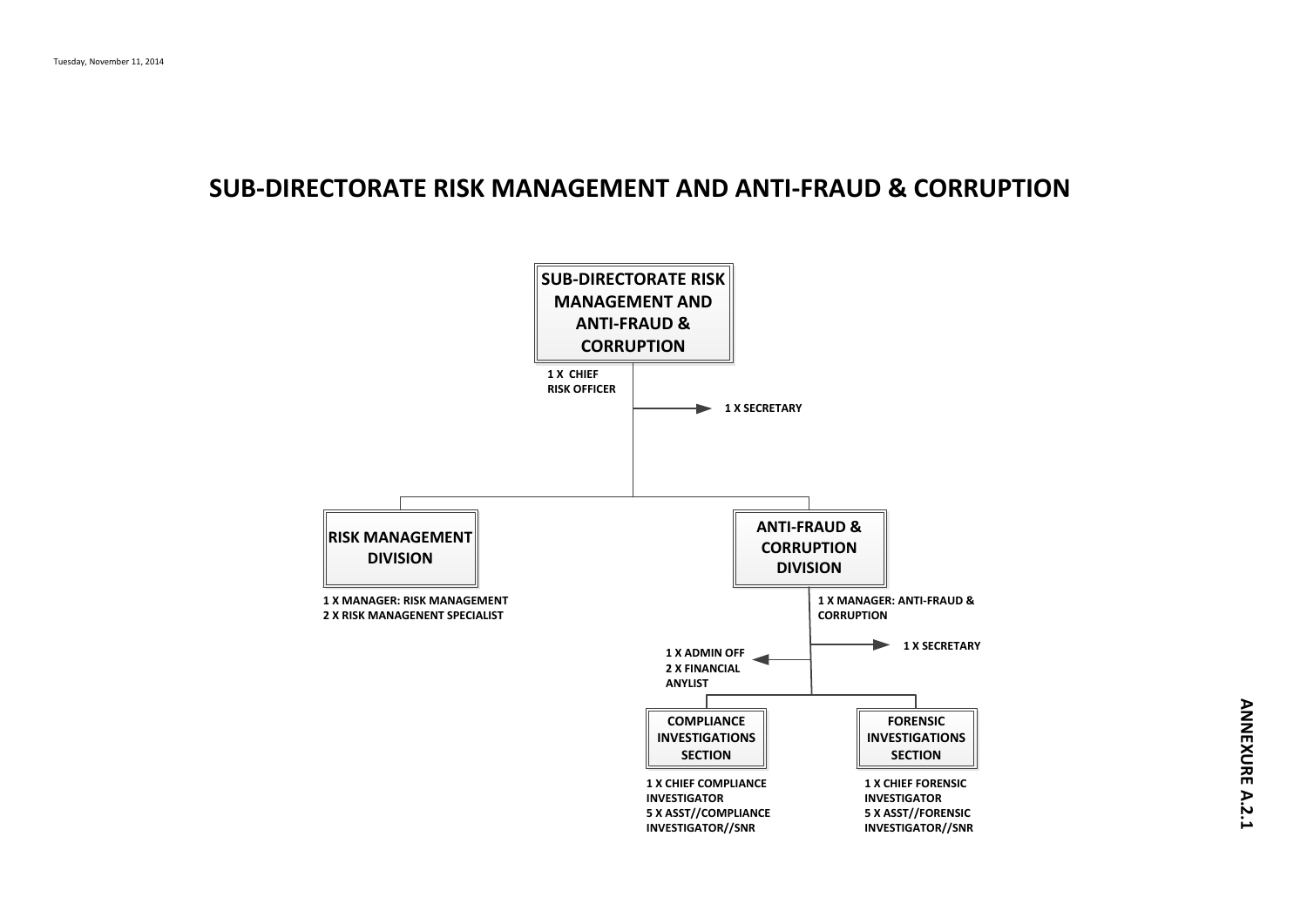# **SUB-DIRECTORATE INTERNAL AUDIT**

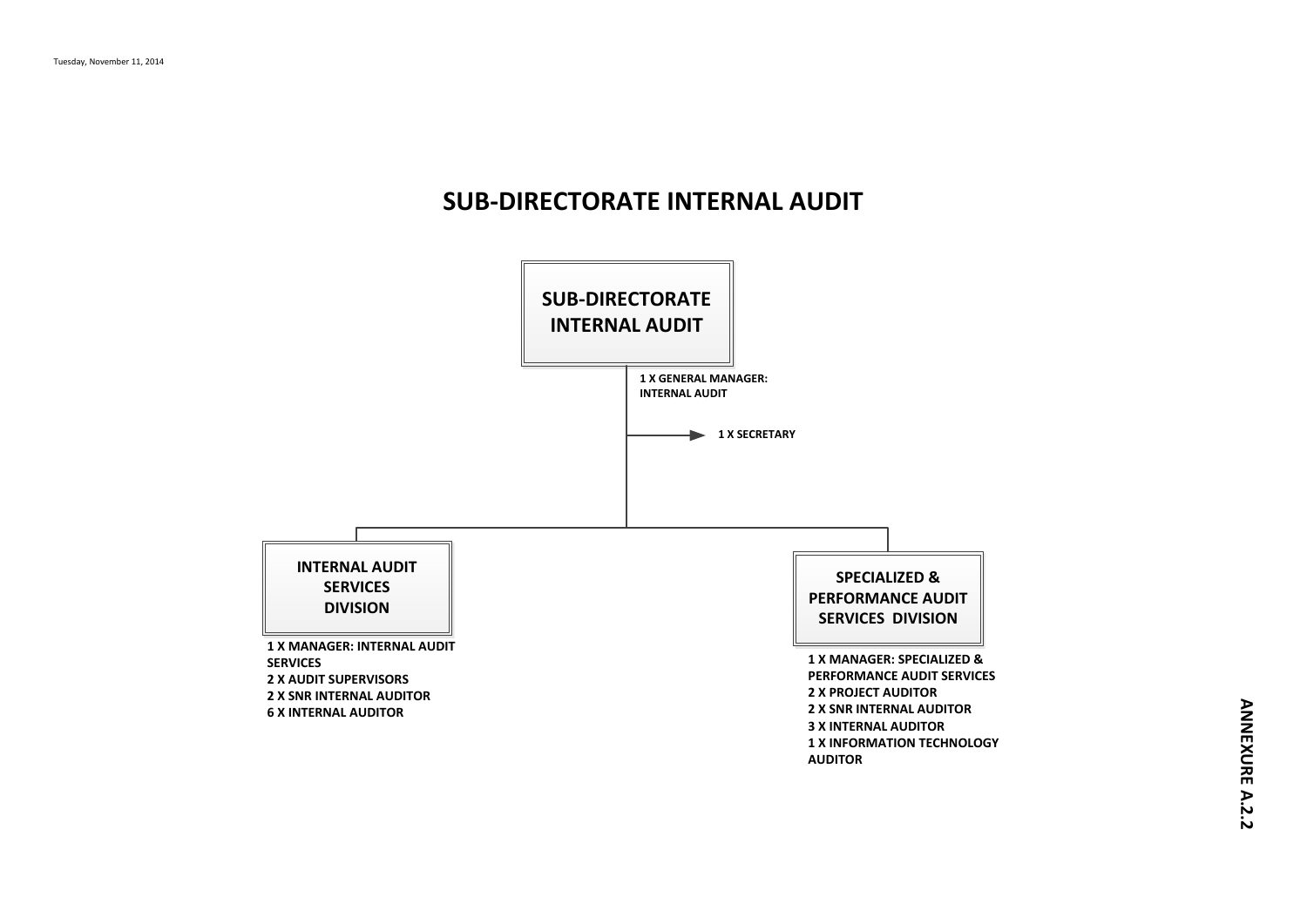### **SUB-DIRECTORATE INSTITUTIONAL COMPLIANCE**